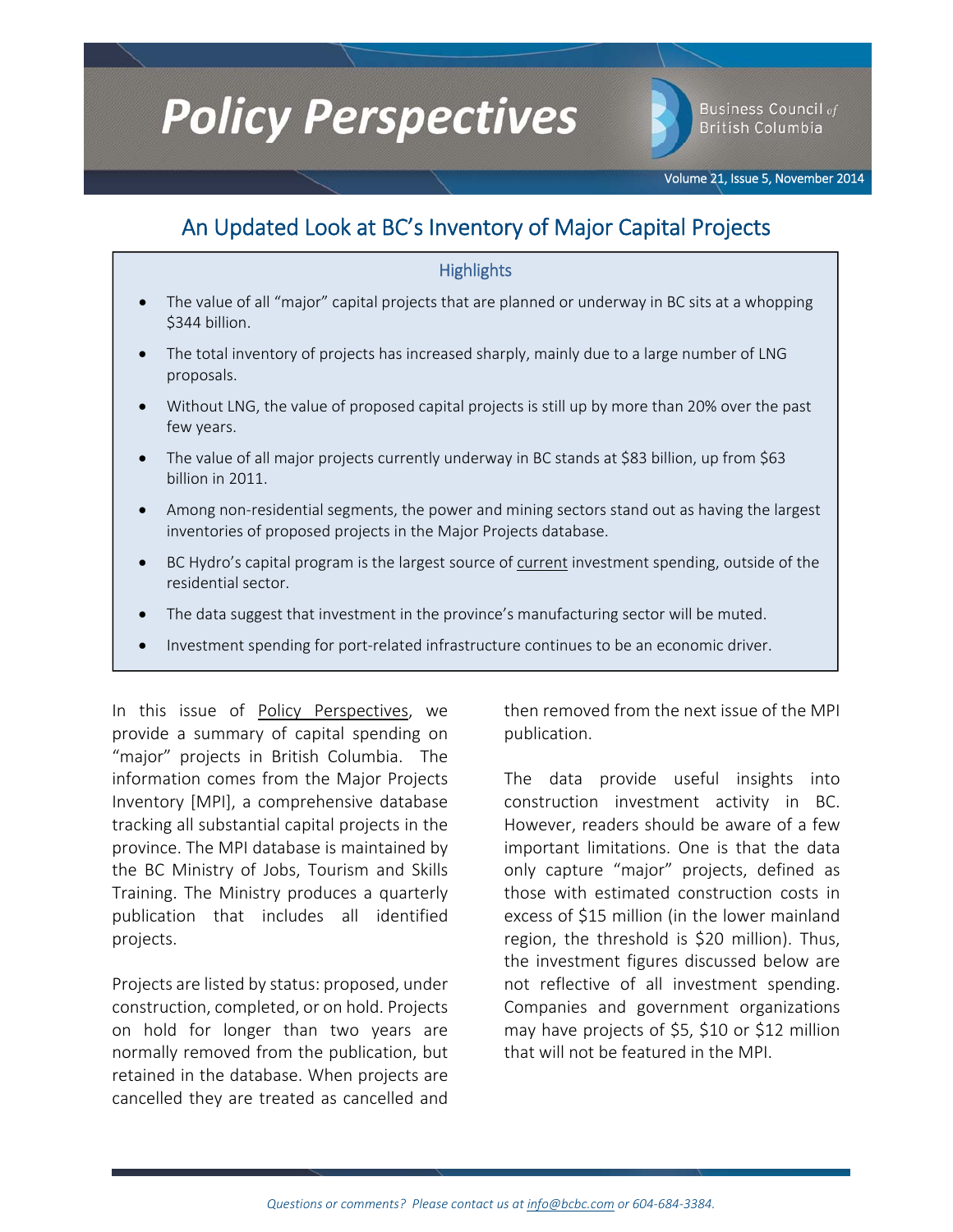Also note that all capital costs are estimates and therefore are subject to change, especially in the early stages of a proposal. In some instances capital costs are not included in the database because they are not available at the time the MPI is published, or because the developer requested that no capital cost data be shown. Most projects do have estimates of construction costs, so the MPI is a good source to determine the value of large projects (planned and underway); but because a few projects omit construction cost information, the publication underestimates the total value of construction spending. Importantly, the figures reported in the MPI do not include spending on machinery, equipment, technology, or various intangibles that constitute an increasingly significant part of total investment in modern economies. Finally, readers should be aware that "proposed" projects listed in the MPI are just that – the publication provides no assessment of the likelihood that such projects will actually advance, nor when they might proceed. From experience, we know that many proposed projects listed in the MPI never get built.

# Current Inventory of Projects

The total estimated value of all major projects in BC – residential and non‐ residential, both planned and underway – sits at \$344 billion. This is up from around \$200 billion just three years ago. While the increase is welcome and points to more investment and construction jobs in the coming years, the main reason for the jump is a surge in the number and value of proposed/planned projects, many of which are still quite speculative. The value of planned projects has risen from just over \$100 billion in early 2009 to more than \$236



million today. This includes all of the LNG proposals, a proposed \$27 billion oil refinery in Kitimat, and a long list of mining projects that may not be developed for many years, if ever.

The total value of all large construction projects already underway in BC has also climbed over the past few years from \$63 billion to \$83 billion. This represents capital spending and construction work that is actually taking place.

# Residential Projects

Residential development projects comprise a large part of the overall inventory reported in the MPI. Of the 929 projects currently listed in the database, nearly 500 fall into the residential category. Counting and estimating the overall value of these is complicated by the fact that many residential development projects are mixed use, blending commercial and residential or accommodation and residential together. The estimated value of projects with any residential component, whether underway or proposed, is approximately \$60 billion.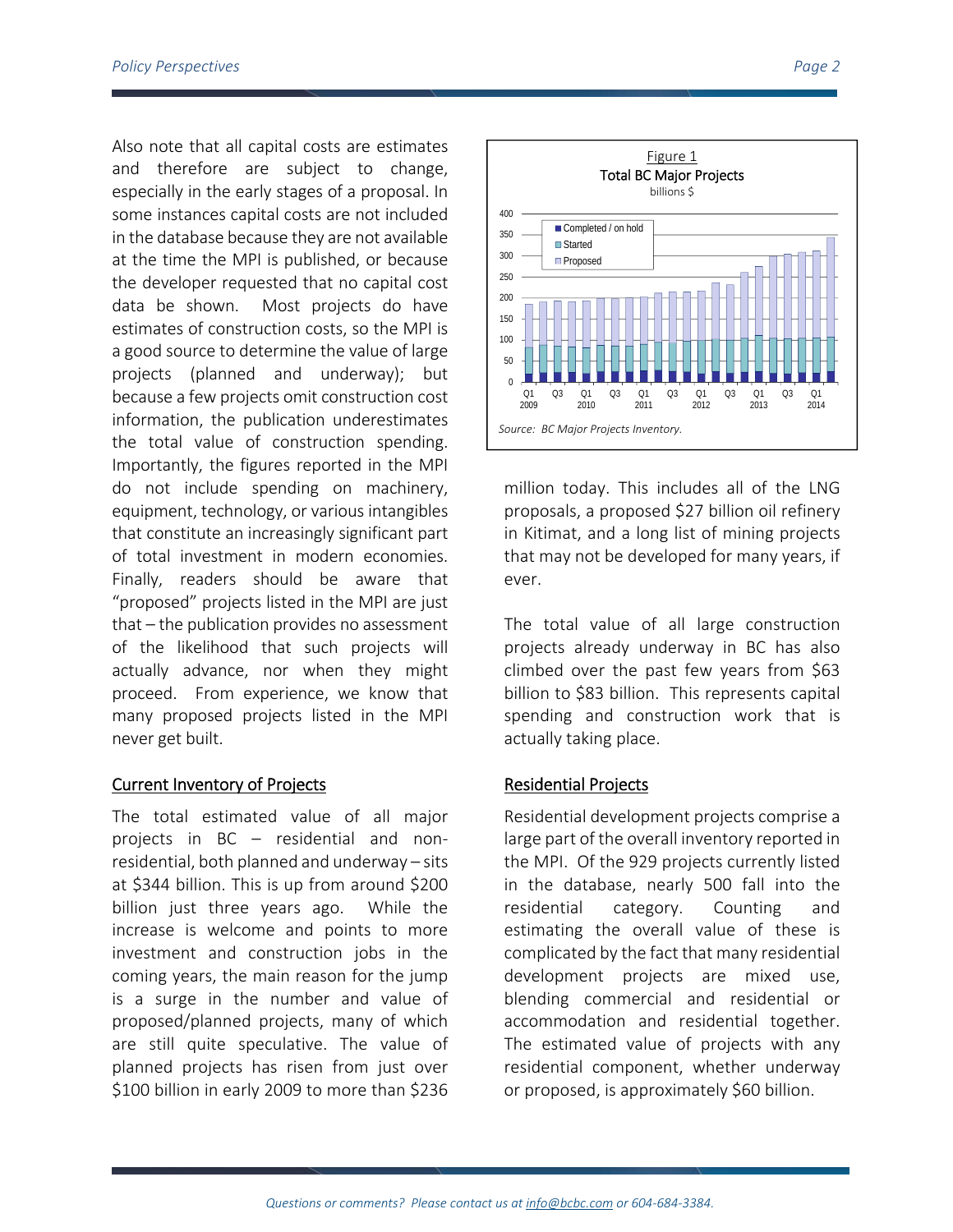There are roughly 180 residential or mixed use residential projects underway in BC. The combined value of these is around \$35 billion. This means that more than half of all current large project construction activity in the province is in the non‐residential segment. $1$ 



# Focus on LNG

As mentioned above, a principal reason for the steep rise in the value of planned construction projects is the plethora of LNG proposals now listed in the inventory. The first LNG proposal was recorded in the MPI in the fall of 2011. Since then, the number of potential LNG projects and related pipelines in the Inventory has grown to 19, with a collective estimated value of more than \$90 billion. Some of the proposed LNG projects do not have construction cost estimates, so the above figure is lower than the actual value of all of the LNG projects combined (ignoring the question of how many ever come to fruition).



LNG plants and related projects account for nearly 40% of the total value of all of the proposed major projects in BC. If LNG is excluded from the count, the value of proposed projects is still up 23% since the fall of 2011.

# Mining Sector

Based on current and proposed activity levels, the BC mining sector is an area where investment is quite soft but there is some upside potential. Today, 64 mining related projects are listed in the MPI. The value of all of these (whether classified as on hold, underway or proposed) is in the vicinity of \$40 billion (note, however, that no construction cost estimates are provided for five of the mining projects).

Reviewing the evolution of the MPI over the past few years supports the view that it is difficult to develop major land‐based greenfield projects in BC – and that it seems

 $1$  That is, \$48 billion (\$83 billion of total projects underway minus \$35 billion of residential projects).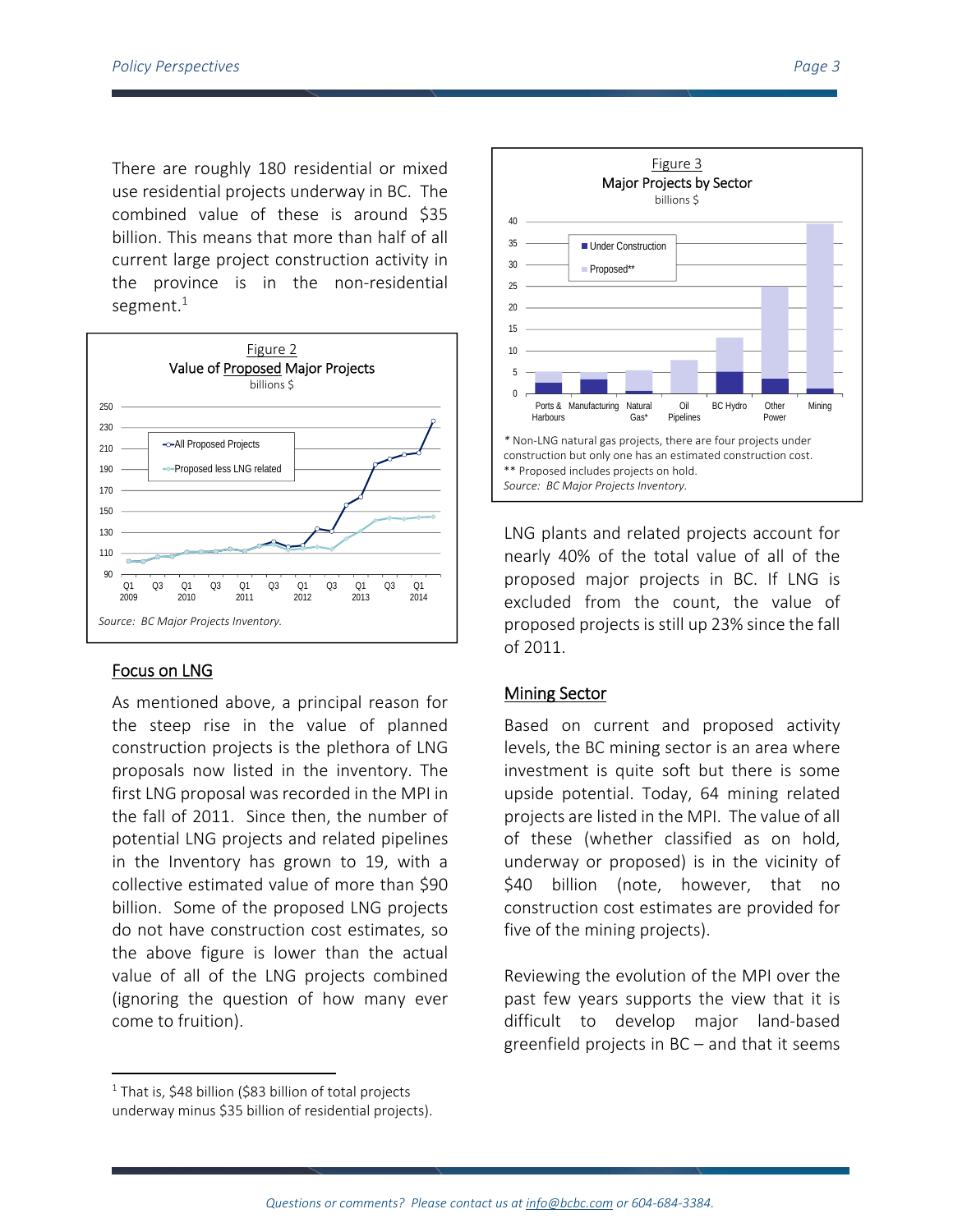to be getting harder over time. In mid‐2011 there were 59 mining projects proposed or on hold in the province. Three yearslater the MPI shows essentially the same number of proposed/on‐hold mining projects, although there has been some turnover. There are eight new proposed mining projects in the Inventory, while 10 others have dropped out. A handful that previously were on hold are no longer being tracked in the MPI, likely reflecting a shift from on hold to cancelled.

Two significant mining projects have moved from the proposed category to under construction – indicating that they are being built. The Red Chris Porphyry Copper/Gold Mine being developed by Imperial Metals is one of the few mining projects that progressed to the construction phase over the past three years. The Roman Coal Mine in Tumbler Ridge, which is being developed by Peace River Coal Inc., has also moved to the construction phase. Four other "under construction" mining projects are actually expansions or upgrades to existing facilities and operations, rather than new mines.

The BC mining sector has contributed to the overall increase in the value of proposed projects. The 57 mining projects classified as proposed or on hold have an estimated aggregate construction cost of more than \$38 billion. Back in 2011 the construction cost of proposed mining projects was pegged at roughly \$27 billion.

#### Little Activity in Manufacturing

There are only 13 manufacturing projects in the MPI database. Of these, six are classified as under construction, three are proposed, three more are on hold, and one is deemed to be "complete."

By far the largest capital investment in the manufacturing category is Rio Tinto's modernization of its Kitimat smelter. In the MPI, the project is valued at \$3.3 billion, but the company has reported that it will be adding another \$1.5 billion to the upgrade, bringing the project's capital cost to \$4.8 billion. The other five manufacturing projects listed as underway are in the wood products/pulp sector. Four of these are upgrades to existing facilities; the fifth is the replacement of the Lakeland Mills sawmill near Prince George that was destroyed by fire in 2012. The rebuild of the Babine Mill in Burns Lake that was also destroyed by fire is now complete.

There are also three proposals for bio‐ coal/bio‐carbon manufacturing facilities that would turn green wood and wood waste into bio‐coal for use in coal burning and cement production. A wood pellet manufacturing facility has been proposed for the Nanaimo area.

The paucity of significant investment projects in the broad manufacturing sector is a concern. Altogether, planned capital projects related to manufacturing presently add up to just \$1.6 billion. This figure includes a \$1.3 billion facility to process raw ore to magnesium that is reportedly on hold at this point. Without that project, planned major investment in manufacturing would amount to a measly \$345 million.

# Port and Harbour Facilities

Additional investments necessary to accommodate ongoing growth of the Asia Pacific Gateway and the expansion of the province's shipbuilding industry are reflected in the MPI. Sixteen port and harbor related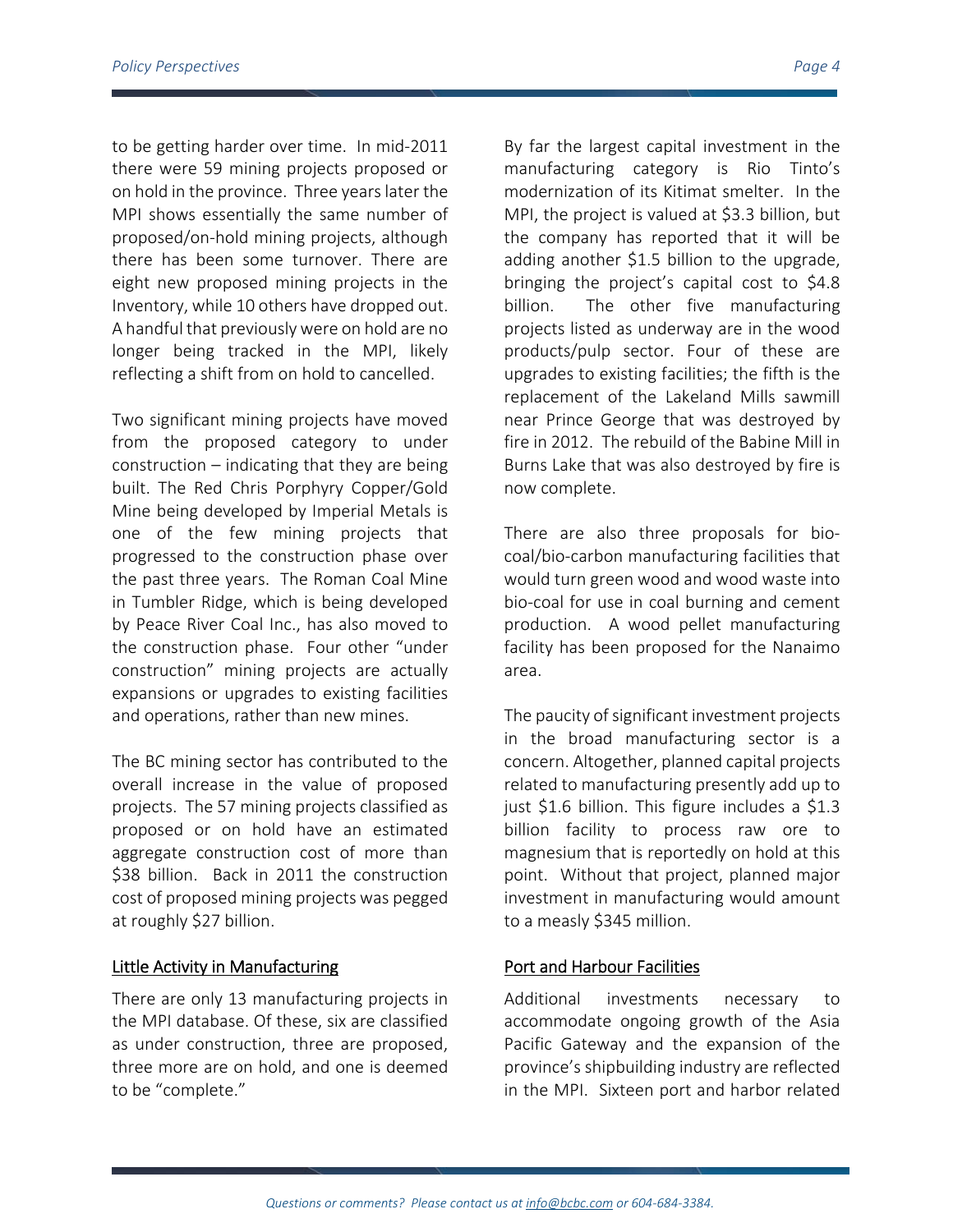major projects appear in the MPI database, with an aggregate construction value of \$4.5 billion. More than half of this figure pertains to projects that are already underway. The largest capital investment (\$1.15 billion) is Port Metro Vancouver's expansion at Roberts Bank, which will boost container handling capacity from the current 900,000 TEUs to 1.3 million TEUs. The next largest investment, at the Port of Prince Rupert, is also underway. The existing terminal there is being converted to a state‐of‐the‐art container handling facility, which eventually will be able to handle 1.2 million TEUs annually.

#### Investment Flows to Power Generation

Capital investment in the energy sector will continue to be a significant economic driver for the province. The value of bioenergy projects, wind farms, run‐of‐river projects, large scale hydro development, and upgrades to existing hydro infrastructure on the books amounts to \$38 billion.

A big share of this is already underway. Boosted by BC Hydro's aggressive capital spending plan, the value of large power projects presently under construction comes to almost \$9 billion. BC Hydro is currently working on projects that total \$5.2 billion, while spending by independent power providers on projects already under construction amounts to another \$3.7 billion. These are sizable sums.

There is also a massive inventory of proposed power projects totaling \$29.2 billion. BC Hydro's proposed Site C dam is budgeted at \$7.9 billion, while other possible power sector projects add up to \$21.3 billion in estimated construction costs. As with the

mining sector, some power projects in the inventory may not be built, but the level of potential investment suggests that capital spending in the power sector will continue to be an important source of jobs and economic growth for BC in the coming years.

# Oil Pipelines

Two proposed oil pipelines intended to transport oil from Alberta to coastal BC (Kitimat and Burnaby) are also featured in the MPI. As figure 3 shows, these two projects represent a very substantial capital investment relative to other segments of the BC economy.

# Other Large‐Scale Projects

The proposed Kitimat Clean Oil Refinery and pipeline is captured in the MPI database. This \$27 billion project would refine an estimated 550,000 barrels per day of condensate diluent and Alberta bitumen (dilbit) to produce 240,000 barrels of diesel per day, 100,000 barrels of gasoline, and 50,000 barrels of kerosene, all intended for offshore end‐use markets. The project includes a 40‐ km pipeline to transport refined fuel, a marine terminal on the Douglas Channel, and a fleet of tankers. It also envisages a natural gas cogeneration facility to provide steam and electric power onsite. The indicated location for the refinery is the Dubose Industrialsite located 25‐km north of Kitimat.

# **Conclusion**

The total value of all capital investment counted in the government's Major Projects Inventory has increased sharply in recent years and now sits at \$344 billion. Even though we believe capital spending will be muted next year due to the soft global economy and weak commodity markets, the